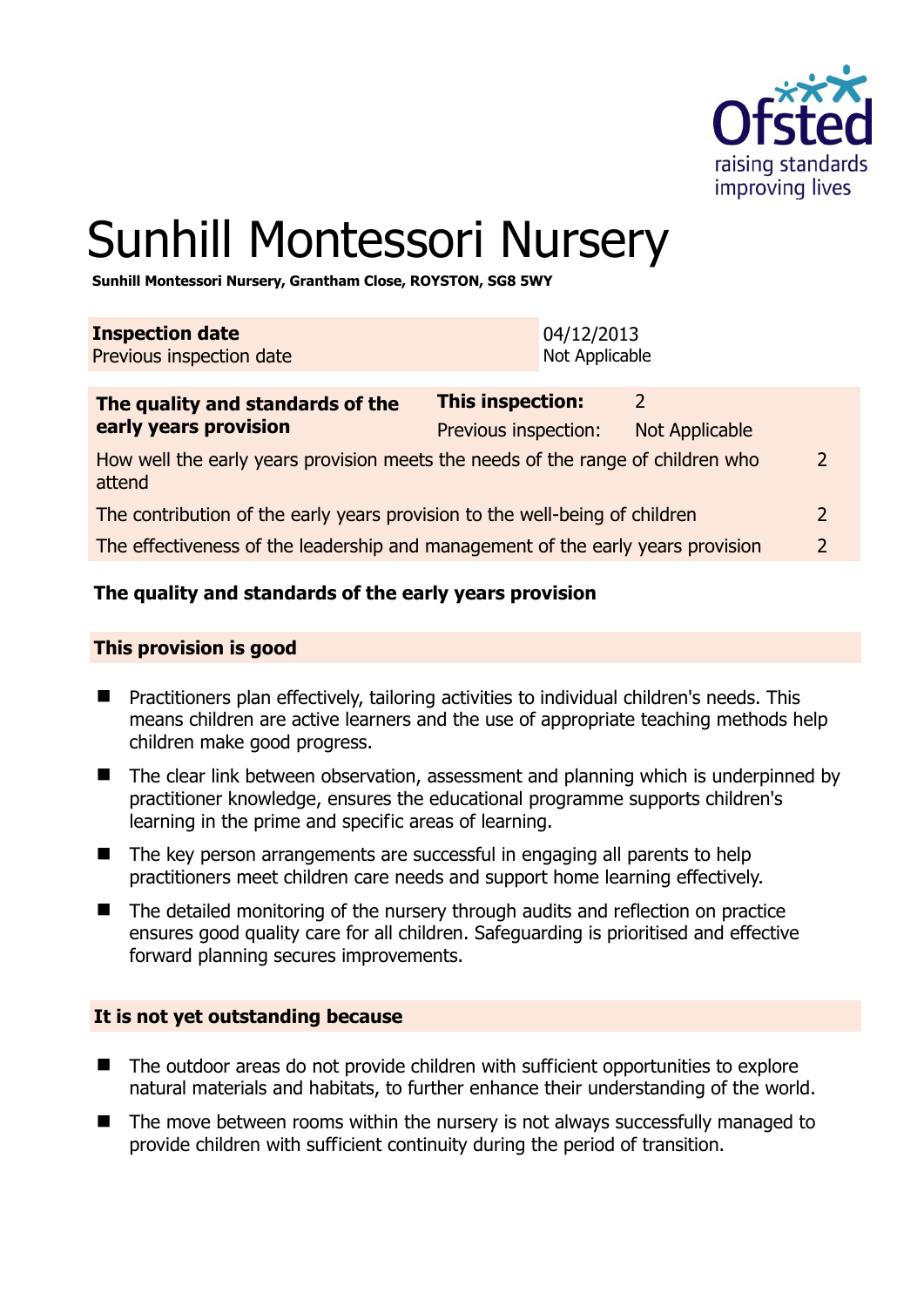# **Information about this inspection**

Inspections of registered early years provision are:

- scheduled at least once in every inspection cycle the current cycle ends on 31 July 2016
- scheduled more frequently where Ofsted identifies a need to do so, for example where provision was previously judged inadequate
- **•** brought forward in the inspection cycle where Ofsted has received information that suggests the provision may not be meeting the legal requirements of the Early Years Foundation Stage or where assessment of the provision identifies a need for early inspection
- **•** prioritised where we have received information that the provision is not meeting the requirements of the Early Years Foundation Stage and which suggests children may not be safe
- scheduled at the completion of an investigation into failure to comply with the requirements of the Early Years Foundation Stage.

The provision is also registered on the voluntary and compulsory parts of the Childcare Register. This report includes a judgment about compliance with the requirements of that register.

# **Inspection activities**

- п The inspector observed activities in each of the operational group rooms and garden and conducted a joint observation with the manager.
- The inspector, practitioners, managers and children had wide ranging discussions at appropriate times during the inspection.
- $\blacksquare$ The inspector looked at documentation related to the management of the setting, children's progress and self-evaluation.
- The inspector took account of the views of parents through short discussions.
- The inspector checked evidence of suitability and qualifications of practitioners working with children.

**Inspector** 

Alison Reeves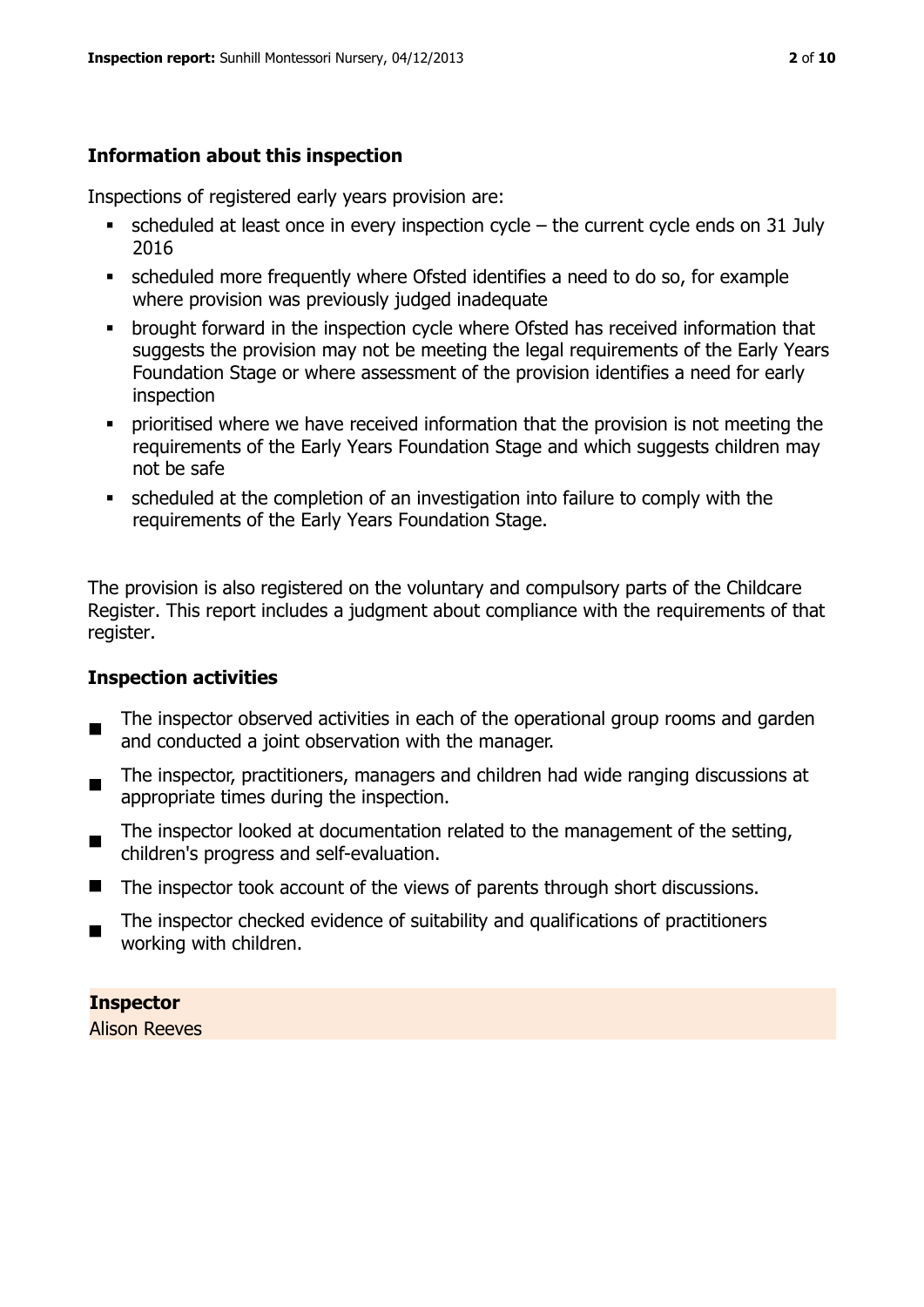#### **Full report**

#### **Information about the setting**

Sunhill Montessori Nursery registered in 2013, when it moved to new premises. The nursery is one of a group of 10 settings owned by Little Hands Limited, which is a subsidiary of Sunhill Daycare (Europe) Limited. The nursery is registered on the Early Years Register and the compulsory and voluntary parts of the Childcare Register. The setting operates from purpose-built premises, close to residential areas in Royston, Hertfordshire.

The nursery serves the local area and is accessible to all children. The nursery employs 11 practitioners, nine of whom hold appropriate early years qualifications at levels 4, 3 and 2. The manager is working towards a qualification at level 5 and two practitioners are working towards a qualification at level 3. The nursery opens Monday to Friday, for 51 weeks of the year, from 7.30am until 6.30pm. There are currently a total of 63 children on roll, all of whom are in the early years age range and attend for a variety of sessions. It supports a small number of children who speak English as an additional language.

#### **What the setting needs to do to improve further**

#### **To further improve the quality of the early years provision the provider should:**

- $\blacksquare$  review the provision in the outdoor areas to provide children with greater opportunities for exploring natural resources, planting and growing and habitats for mini-beasts
- **T** review the organisation of transitions between rooms to better support children in adjusting to changes, particularly where staffing issues necessitate combining groups.

#### **Inspection judgements**

#### **How well the early years provision meets the needs of the range of children who attend**

Children are making good progress in their learning because practitioners use appropriate teaching methods tailored to children's individual needs. Practitioners have secure knowledge of the learning and development requirements of the Statutory framework for the Early Years Foundation Stage and this means they plan and deliver a range of activities that help children to learn through play. The youngest children enjoy open-ended activities, which allow them to explore and develop their ideas. For example, the painting activity offers children the opportunity to use brushes, scrapers or their hands, to make their designs. Practitioners recognise that children may wish to return to the activity later in the day to add to their picture or to make a new one, so the activity is freely available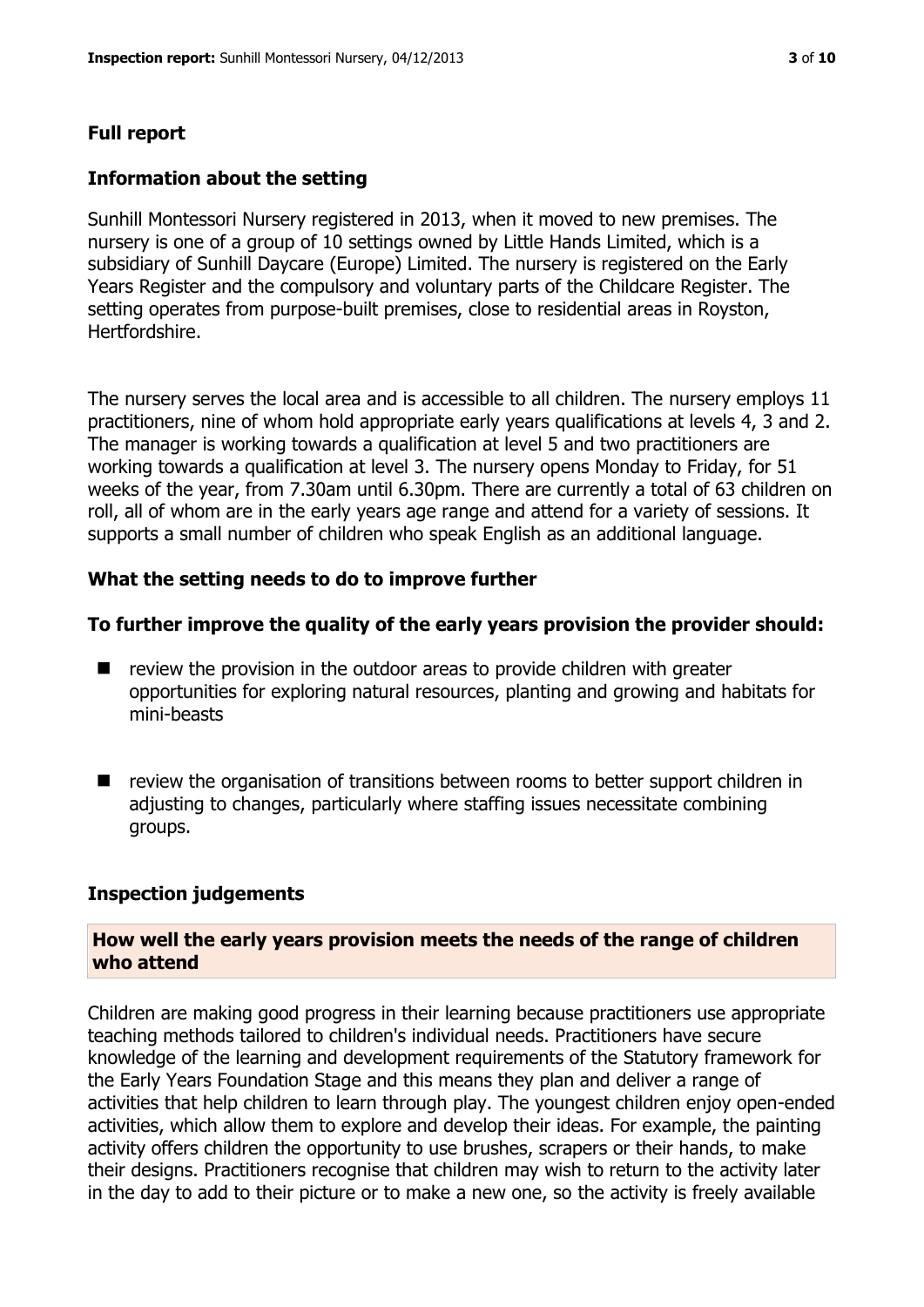for an extended period. As a result, children become deeply involved in their chosen task and are supported effectively by practitioners. A detailed understanding that activities involve different elements from the various areas of learning means practitioners teach according to individual children's next steps in their learning. They bring in different emphasis to activities according to individual needs. When a group of the older children are enjoying a role-play game involving an injured person and the medical team, practitioners ensure children experience writing for purpose by providing paper and pencils for writing prescriptions. Practitioner asks about the medicine that is needed and this encourages children's to attempt writing for themselves. In the same game, children show their understanding of the different roles of people who help us as they play doctors, nurses and police officers. Children's language is enriched as practitioners talk to the children. This provides them with a vocabulary to describe and explain their play and also through questioning, helps children to develop their ideas and further enhance their experience. Practitioners are making increasingly good use of the outdoor areas. They provide suitable resources to support children's learning. However, the lack of natural resources and growing environments does not provide children with the very best opportunities to explore fully this aspect of the curriculum.

Children who speak English as an additional language are supported effectively. Practitioners use dual language books and some signage to help children. This shows the value placed on children's home language while continuing to promote their spoken English. Some practitioners use their knowledge of other languages to communicate with children and this helps considerably in making children feel confident and developing their 'have a go' attitude. Practitioners assess children's progress well. They frequently observe children as they play and use the information gathered to identify their next steps in learning. Each next step for every child is entered on to the planning sheets. This means every child is included, their needs are known and practitioners are planning to support all children in making good progress across each of the seven areas of learning. This means children are gaining a wide range of skills and knowledge that will help them in the next stage of their learning.

Parents are well informed about their child's progress. From the outset, parents provide detailed answers to questions about their child's stage of development, including important factors, such as weight. Consequently, practitioners have a clear understanding of every child's particular starting points on which they can build. Ongoing sharing of progress information and seeking further details from home and other settings the child attends, provides continuity in learning, where achievements are shared and celebrated.

#### **The contribution of the early years provision to the well-being of children**

Successful key person arrangements mean children settle well and make strong bonds with a small number of practitioners. Arrangements for new children joining the nursery are carefully planned according to family's specific needs rather than a predetermined pattern. Parents say they find this helpful and supportive and it makes it easier to leave their children in the care of the practitioners. This supports children's emotional well-being and helps them to feel comfortable and secure. The move on to other settings, including school is equally well managed. This means children understand what school might be like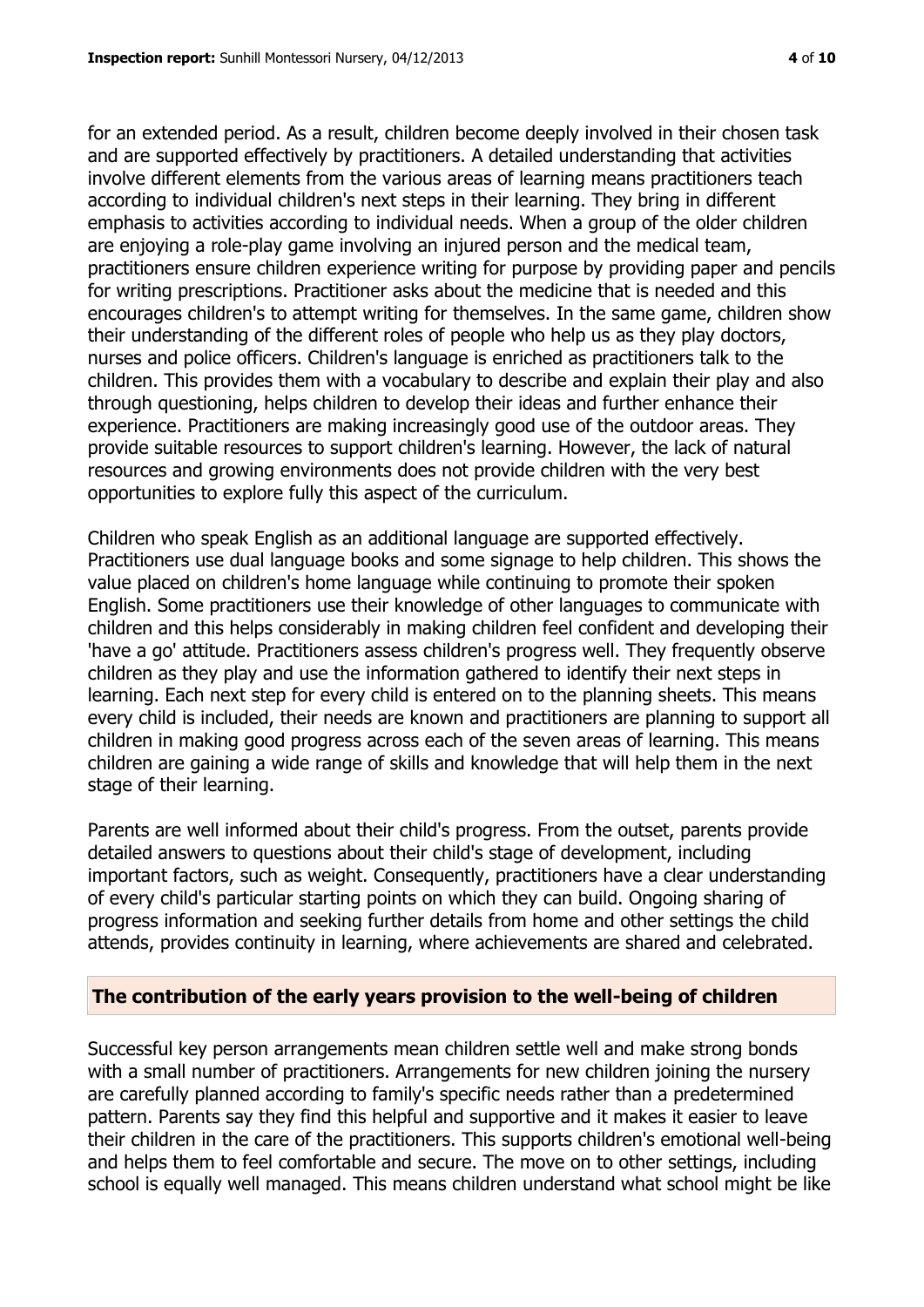and have the confidence and independence skills to support them. The arrangements for the move between group rooms are less effective, particularly at times when the rooms are likely to merge due to low numbers. For example, during the winter months when there is increased level of illness there can be disruption to the planned arrangements. As a result, children do not benefit from the consistent implementation of the carefully planned process, which they find unsettling.

Children behave well in the nursery. Practitioners are consistently good role models supporting children in sharing, turn taking and being responsibility for small tasks. After eating, children thoroughly delight in washing their plates at the low-level sink, before they go to the kitchen for a proper clean. This helps children to develop a responsible attitude and they learn about hygiene issues in addition to the more usual hand washing routines. Daily use of the outdoor areas for learning and energetic play helps children to develop and maintain strong and healthy bodies. The nutritionally balanced and varied menu further supports children in developing healthy habits as part of a healthy lifestyle.

Children and their families are enjoying using the newly built premises. The thoughtful organisation of the layout of the nursery means resources and equipment are easily accessible. Children help themselves to what they need from the storage units. This means they can use the equipment which best suits their needs and take charge of some aspects of their lives. This builds their confidence, helps them to work cooperatively with others and gives them independence. Children move safely indoors and handle resources with care. Practitioners, particularly with the youngest children, provide practical support with tasks, such as pouring water from the jug. This helps children to develop the confidence and skill to manage tasks alone in the future. Children learn from an early age about understanding and managing risks. For example, they are involved in risk assessing the environment, using picture representation to identify possible hazards and what action they should take.

### **The effectiveness of the leadership and management of the early years provision**

Practitioners in the nursery have a good and very clear understanding of the requirements for the Statutory framework for the Early Years Foundation Stage. Consequently, they meet all of their legal obligations and provide a good service for children and their families. Practitioners ensure children are safeguarded because they check the environment and take steps to minimise potential hazards. All practitioners attend safeguarding training on a regular basis. This means they recognise the possible signs that children are at risk from harm and know how to make a referral following the nursery policy, which is in line with government procedures. Recruitment is robust. All of the required checks are undertaken to ensure that practitioners are suitable to work with children. A rigorous interview, induction and probationary period help to establish suitability and develop practitioner knowledge and skills.

Most of the practitioners have an early years qualification and several are studying to gain qualifications at a higher level. Ongoing training in-house and with external organisations, helps to keep practitioners up-to-date with current thinking on teaching and learning. The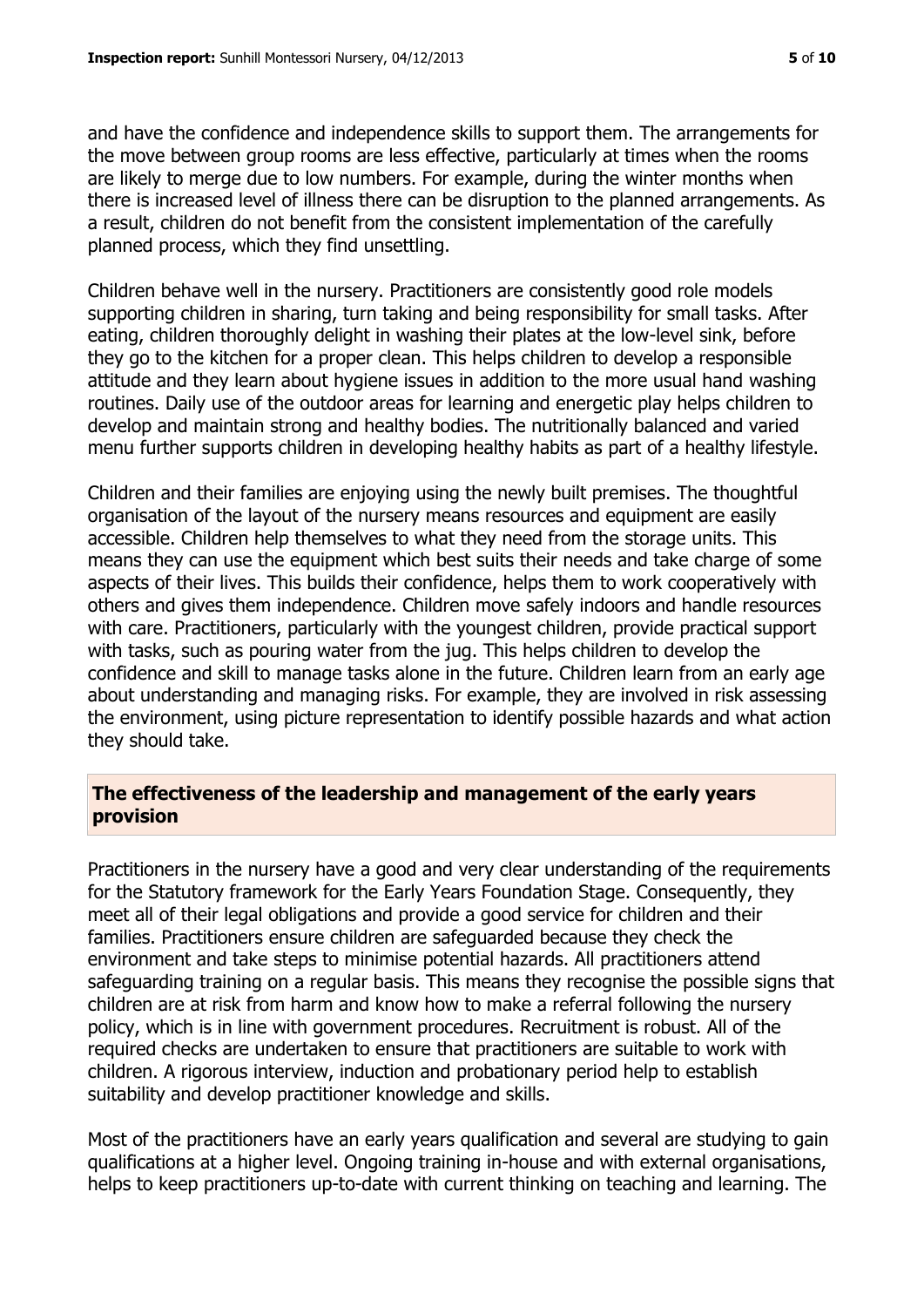nursery uses a number of strategies to monitor practice and the progress of children. A system of audits look at the environment, resources and practice to help practitioners reflect how best to meet children's needs. Practice guidance sheets written specifically on individual subjects, support practitioners in providing more effectively for children. A corresponding fact sheet for parents ensure they too, are well informed about issues, such as children biting. Practitioners work with the local authority and the company's quality and development managers to monitor practice in the nursery. They use the visits to add to and develop action plans for improvements. A system for observing practice, team meetings and individual supervision is being embedded. Initial evaluation shows it is having a positive impact in supporting all practitioners to reflect, identify aspects of the provision to be improved and to develop strategies to secure improvements for children.

Partnerships with parents are successful. The nursery provides a wealth of opportunities for two-way communication. The use of electronic messaging, displayed materials, communication books and time to talk to practitioners each day is highly effective. As a result, parents are well informed about the nursery and their children's ongoing progress. Parents say practitioners are professional, polite and friendly. They also comment that their children enjoy being at the nursery, making friends and developing their communication and social skills. Practitioners have established relationships with other settings that children attend. This helps to provide continuity for children and ensures each setting understands what children know and can do. The nursery has strong links with the local children's centre and other local authority services. This enables them to access additional support and advice and to direct families to the appropriate services when needed.

#### **The Childcare Register**

| The requirements for the compulsory part of the Childcare Register are | Met        |
|------------------------------------------------------------------------|------------|
| The requirements for the voluntary part of the Childcare Register are  | <b>Met</b> |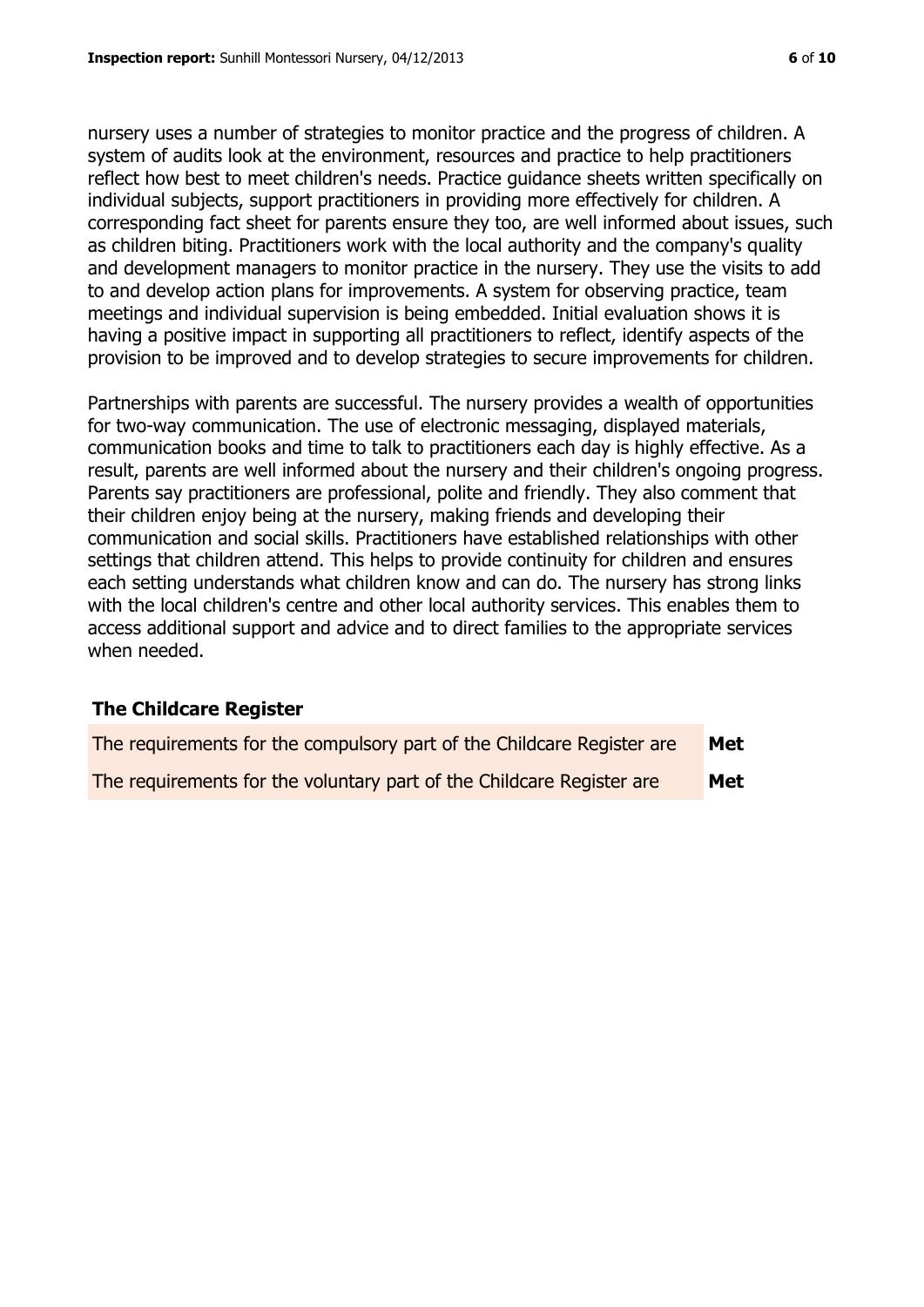# **What inspection judgements mean**

# **Registered early years provision**

| <b>Grade</b> | <b>Judgement</b>        | <b>Description</b>                                                                                                                                                                                                                                                                                                                                                                                |
|--------------|-------------------------|---------------------------------------------------------------------------------------------------------------------------------------------------------------------------------------------------------------------------------------------------------------------------------------------------------------------------------------------------------------------------------------------------|
| Grade 1      | Outstanding             | Outstanding provision is highly effective in meeting the needs<br>of all children exceptionally well. This ensures that children are<br>very well prepared for the next stage of their learning.                                                                                                                                                                                                  |
| Grade 2      | Good                    | Good provision is effective in delivering provision that meets<br>the needs of all children well. This ensures children are ready<br>for the next stage of their learning.                                                                                                                                                                                                                        |
| Grade 3      | Requires<br>improvement | The provision is not giving children a good standard of early<br>years education and/or there are minor breaches of the<br>safeguarding and welfare requirements of the Early Years<br>Foundation Stage. It will be monitored and inspected within<br>twelve months of the date of this inspection.                                                                                               |
| Grade 4      | Inadequate              | Provision that is inadequate requires significant improvement<br>and/or enforcement action. The provision is failing to give<br>children an acceptable standard of early years education and/or<br>is not meeting the safeguarding and welfare requirements of<br>the Early Years Foundation Stage. It will be monitored and<br>inspected again within six months of the date of this inspection. |
| Met          |                         | The provision has no children on roll. The inspection judgement<br>is that the provider continues to meet the requirements for<br>registration.                                                                                                                                                                                                                                                   |
| Not met      |                         | The provision has no children on roll. The inspection judgement<br>is that the provider does not meet the requirements for<br>registration.                                                                                                                                                                                                                                                       |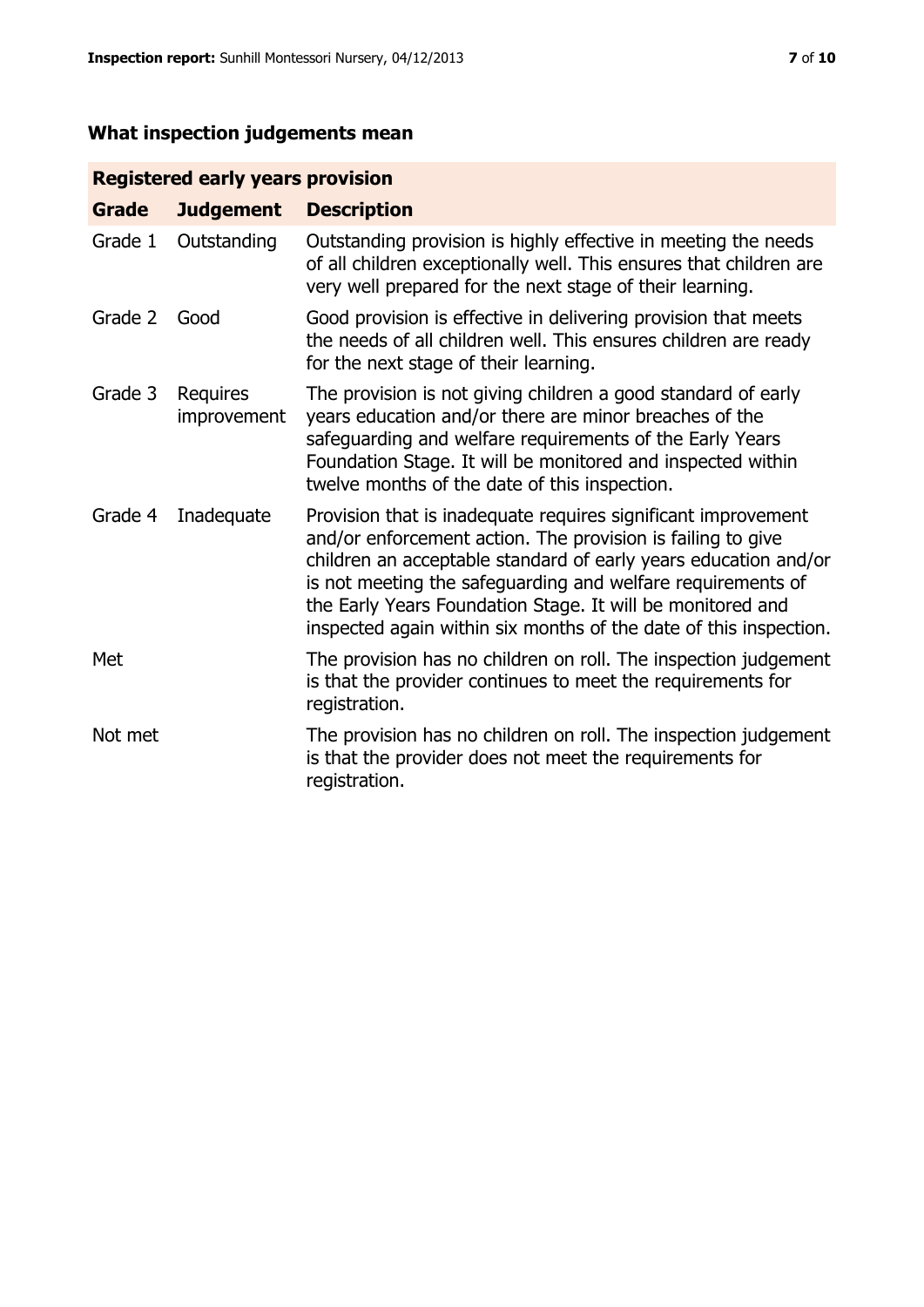# **Inspection**

This inspection was carried out by Ofsted under sections 49 and 50 of the Childcare Act 2006 on the quality and standards of provision that is registered on the Early Years Register. The registered person must ensure that this provision complies with the statutory framework for children's learning, development and care, known as the Early Years Foundation Stage.

# **Setting details**

| Unique reference number            | EY463845                         |
|------------------------------------|----------------------------------|
| <b>Local authority</b>             | Hertfordshire                    |
| <b>Inspection number</b>           | 922562                           |
| <b>Type of provision</b>           | Full-time provision              |
| <b>Registration category</b>       | Childcare - Non-Domestic         |
| <b>Age range of children</b>       | $0 - 17$                         |
| <b>Total number of places</b>      | 78                               |
| Number of children on roll         | 63                               |
| <b>Name of provider</b>            | Sunhill Daycare (Europe) Limited |
| <b>Date of previous inspection</b> | not applicable                   |
| <b>Telephone number</b>            | 01763 226 030                    |

Any complaints about the inspection or the report should be made following the procedures set out in the guidance *'Complaints procedure: raising concerns and making complaints* about Ofsted', which is available from Ofsted's website: www.ofsted.gov.uk. If you would like Ofsted to send you a copy of the guidance, please telephone 0300 123 4234, or email enquiries@ofsted.gov.uk.

# **Type of provision**

For the purposes of this inspection the following definitions apply:

Full-time provision is that which operates for more than three hours. These are usually known as nurseries, nursery schools and pre-schools and must deliver the Early Years Foundation Stage. They are registered on the Early Years Register and pay the higher fee for registration.

Sessional provision operates for more than two hours but does not exceed three hours in any one day. These are usually known as pre-schools, kindergartens or nursery schools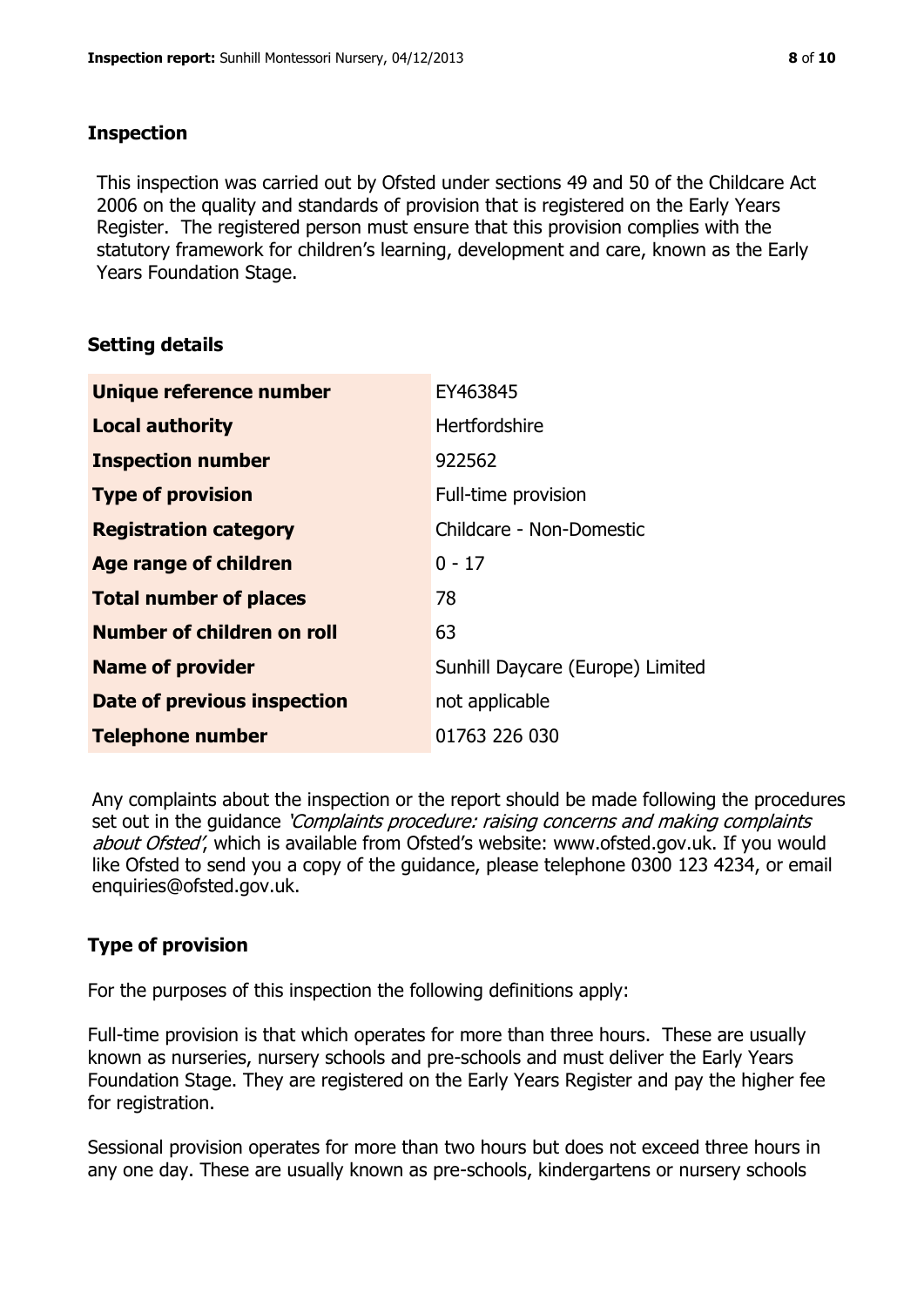and must deliver the Early Years Foundation Stage. They are registered on the Early Years Register and pay the lower fee for registration.

Childminders care for one or more children where individual children attend for a period of more than two hours in any one day. They operate from domestic premises, which are usually the childminder's own home. They are registered on the Early Years Register and must deliver the Early Years Foundation Stage.

Out of school provision may be sessional or full-time provision and is delivered before or after school and/or in the summer holidays. They are registered on the Early Years Register and must deliver the Early Years Foundation Stage. Where children receive their Early Years Foundation Stage in school these providers do not have to deliver the learning and development requirements in full but should complement the experiences children receive in school.